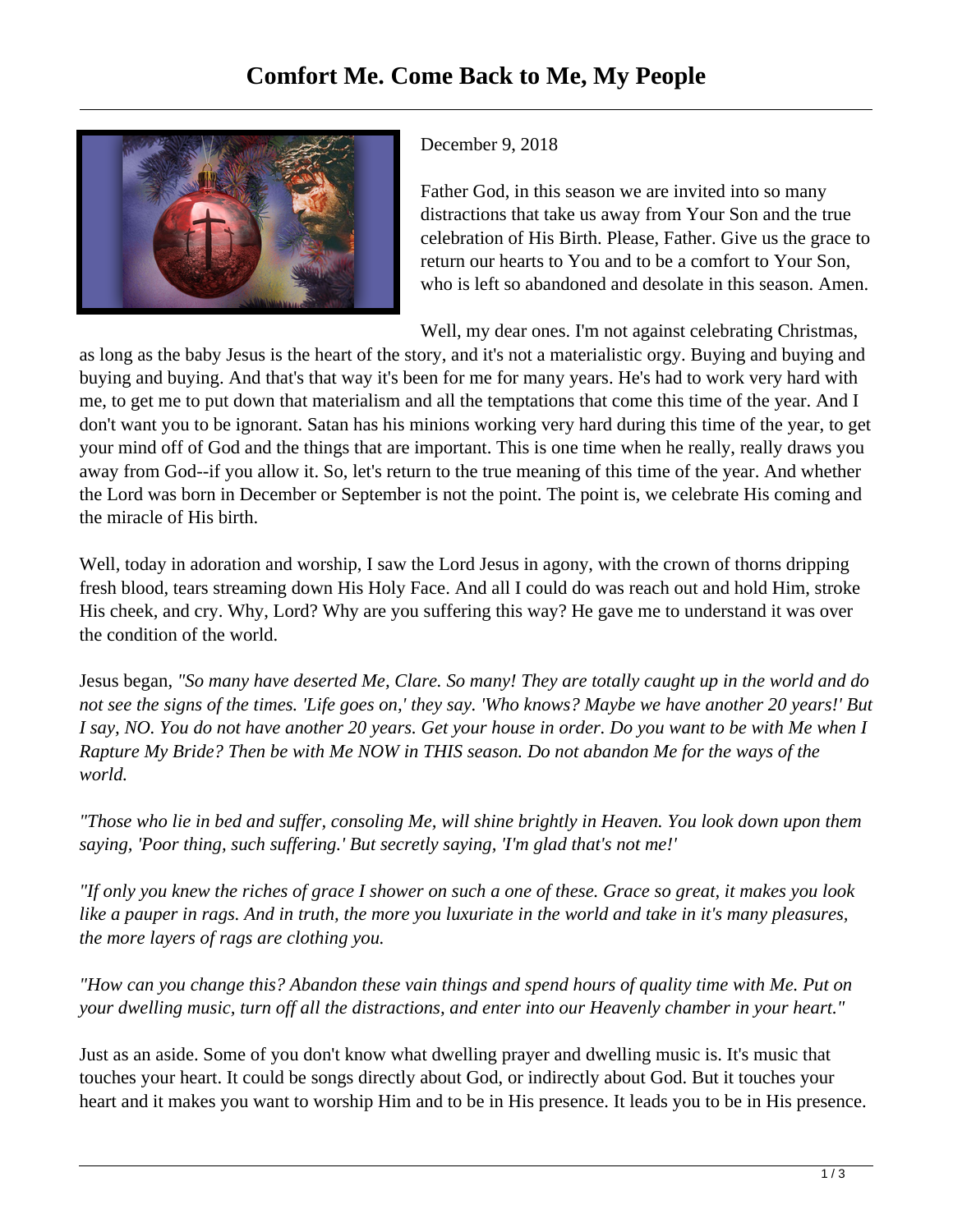And what we do, is we have a huge playlist. And we put it on shuffle. And we trust the Holy Spirit to bring up the songs that are going to speak to our heart in this moment. Speak to our situation in this moment. And it works! I have to tell you, it's quite amazing. You really do perceive and understand the Lord through the songs that Holy Spirit chooses for you to hear. So, that's what dwelling music is. And dwelling prayer is just dwelling with Him.

He continued, *"Abandon friends, amusements, distractions, shopping. Even abandon the busyness of your ministries and be infused with My Love.* 

*"Yet better still--come to Me, wanting only to console Me-- for the sins of this world are beyond reckoning. They are at a level never before seen in history. As Nibiru approaches and the earthquakes become more common, you will see the Earth reacting to mankind, who inhabits it. Yes, you have already seen how the Earth is reacting. But it's going to get much more violent. More earthquakes, more shuddering in the bowels of the Earth for what men are doing to one another on the face of the Earth. And the life that once was so perfect on this planet. The Earth, an entire Eden, but soiled and desecrated by sin.*

*"I need you, My Bride. I need you to comfort Me. The pains I suffer are excruciating, and I suffer them alone. Oh, what I would give for a tender glance in My direction amidst the busyness of the season! Oh, what I would give for the touch of My Bride on My cheek, wiping away the blood, the spittle, and the tears. I long for such tenderness from you, My blessed ones. Please, please do not forget Me.* 

*"Times are perilous, and I wonder from day to day if My Father will permit one more day to pass. Truly, I wonder. I cannot understand His mercy as He withholds His wrath.*

*"Some of you will say to Me, 'But You paid the price, once and for all. And now You are free from the cross.' No, no, how mistaken you are! Yes, I paid the price and opened the gates of Heaven for you who repent. But I continue to suffer unspeakable torments as I behold the sins committed against children, the elderly, nations betrayed by their elected officials. Desecration of the Earth, destruction of civilizations, nations, and the environment.*

*"Do you think I am deaf to the cry of a child stolen and forced into sex? Do you think I'm not there when it's happening, and that I don't see, I don't feel, I don't suffer with that child? Do you think I don't hear the betrayals in marriage, in churches? The back-biting, jealousy, fear and repression? Do you think I am blind to these things? Do you think I do not hear the desperate calling of young ones so abused and misused by their families?* 

*"I hear it all. I see it all. I feel it all. And Rainbow was right when she begged you to repent, for there is much sin in your family. She is crying out to you for Me. She is My ambassador to you, bringing you the warning you have so often ignored in church. In the Scriptures. In the whispering of My Spirit in your hearts. She speaks the truth to you, yet you are so filled with self-interest, you are blind to what she has spoken to you amidst great sacrifices on her part."*

Here, the Lord is talking about a young lady, Sherene. Rainbow. That we just posted two videos about. She's 16 years old and ran away from home.

Jesus continued, *"Do you understand, My People? This child is but a speck of sand on the Earth. What*